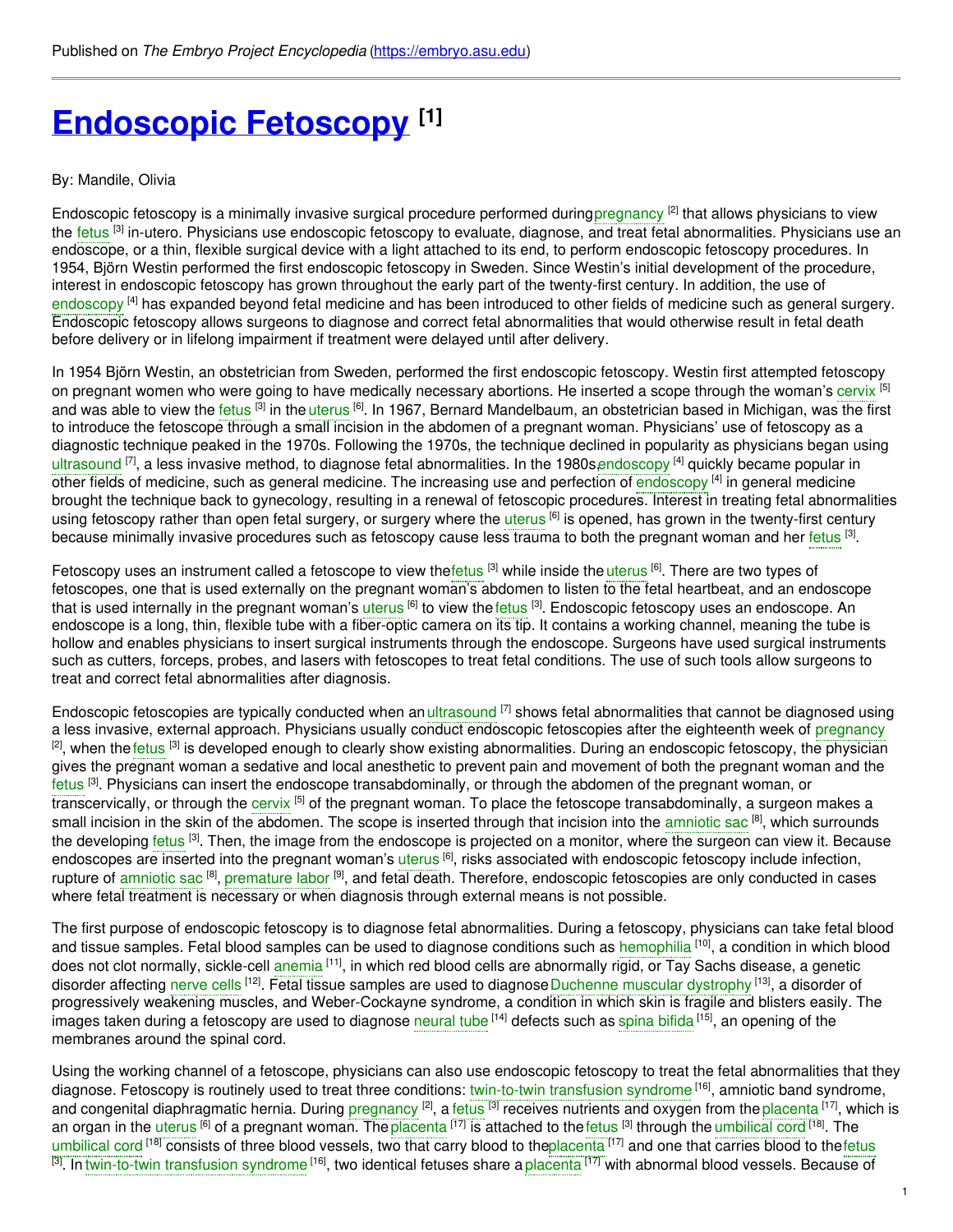the abnormal vessels, blood is shared between the [fetus](https://embryo.asu.edu/search?text=fetus)es. One fetus <sup>[3]</sup> pumps blood to the other, which then can receive too much blood. The excess blood stresses the heart of the recipient [fetus](https://embryo.asu.edu/search?text=fetus) <sup>[3]</sup> and can cause heart failure. In addition, the dono[rfetus](https://embryo.asu.edu/search?text=fetus) [3] receives too little blood, which slows its growth.

Twin-to-twin transfusion syndrome can be treated using a fetoscope in a procedure called fetoscopic laser photocoagulation. During this procedure, the surgeon makes a small incision in the abdomen of the pregnant woman and inserts the fetoscope into the [amniotic](https://embryo.asu.edu/search?text=amniotic%20sac) sac <sup>[8]</sup>. The surgeon then uses the fetoscope to find the abnormal blood vessels and seal them with a laser, inserted through the working tube, to immediately stop the transfer of blood between the fetuses. After physicians seal the abnormal blood vessels, the donor [fetus](https://embryo.asu.edu/search?text=fetus) [3] no longer pumps its blood to the recipient<mark>fetus [3]</mark>, which allows both fetuses to grow and develop normally. After physicians have sealed the abnormal blood vessels, the donor [fetus](https://embryo.asu.edu/search?text=fetus) <sup>[3]</sup> no longer loses blood to the recipient [fetus](https://embryo.asu.edu/search?text=fetus) <sup>[3]</sup>, and the recipient fetus <sup>[3]</sup> receives a normal amount of blood from the remaining normal blood vessels, allowing it to grow without the risk of heart failure.

The second condition that physicians routinely correct with fetoscopic surgery is amniotic band syndrome. During[pregnancy](https://embryo.asu.edu/search?text=pregnancy) <sup>[2]</sup>, the [fetus](https://embryo.asu.edu/search?text=fetus) <sup>[3]</sup> grows inside the [amniotic](https://embryo.asu.edu/search?text=amniotic%20sac) sac <sup>[8]</sup>, which is made up of an inner and an outer membrane. While the exact cause of amniotic band syndrome is unknown as of 2017, researchers hypothesize that if the inner membrane breaks during [pregnancy](https://embryo.asu.edu/search?text=pregnancy) <sup>[2]</sup>, the tissue of the broken membrane entangles the digits and limbs of the tus <sup>[3]</sup>, cutting off blood flow to the affected areas. In some cases, the tissue naturally amputates the limb or digit during [pregnancy](https://embryo.asu.edu/search?text=pregnancy)  $^{[2]}$ , and in other cases, the affected area may become necrotic, or dead, requiring surgical amputation after delivery. Physicians can use fetoscopy to treat amniotic band syndrome by inserting a fetoscope with a cutting instrument in the working tube to cut the bands from the fetus's limbs and digits.

The final condition that physicians frequently correct with fetoscopy is a congenital diaphragmatic hernia, which is an underdeveloped [diaphragm](https://embryo.asu.edu/search?text=diaphragm) <sup>[19]</sup>. The diaphragm <sup>[19]</sup> is a muscle that separates the chest from the abdomen. In [afetus](https://embryo.asu.edu/search?text=fetus) <sup>[3]</sup> with a congenital [diaphragm](https://embryo.asu.edu/search?text=diaphragm)atic hernia, the diaphragm <sup>[19]</sup> has a hole in it. The organs of the abdomen, including the spleen, stomach, intestines, liver, and kidneys then travel into the fetus's chest. The presence of those organs in the chest prevents the lungs from forming. A [fetus](https://embryo.asu.edu/search?text=fetus) <sup>[3]</sup> can survive in the [uterus](https://embryo.asu.edu/search?text=uterus) <sup>[6]</sup> without lungs, but cannot breathe after delivery without functioning lungs. A congenital diaphragmatic hernia can be repaired after delivery, but recovery is long and the infant requires intensive support for months.

The most severe cases of congenital diaphragmatic hernia occur when the liver has travelled into the chest. Fetuses with that condition are candidates for a fetoscopic procedure called a tracheal occlusion. The trachea is a tube connecting the mouth to the lungs. After birth and throughout life, air passes through the trachea. During [pregnancy](https://embryo.asu.edu/search?text=pregnancy) <sup>[2]</sup>, however, the fetal lung makes a fluid that passes through the trachea, out of the mouth, and into the amniotic fluid. During a fetoscopic tracheal occlusion, a physician places a balloon in the trachea of the [fetus](https://embryo.asu.edu/search?text=fetus) <sup>[3]</sup> and expands the balloon to block the trachea. That blockage causes fluid to build up in the lungs, expanding them and pushing the abdominal organs back into the abdomen. Before birth, the balloon is deflated and removed so that the [fetus](https://embryo.asu.edu/search?text=fetus) [3] can be delivered normally.

While physicians only use the fetoscope routinely for a few fetal abnormalities, its use continues to grow in the twenty-first century. In 2012 Ruben Quintero, a physician based in Florida, removed a large fatal tumor from a [fetus](https://embryo.asu.edu/search?text=fetus) <sup>[3]</sup> using a laser inserted through the working tube of a fetoscope. In 2014 Michael Belfort, physician at Texas Children's Fetal Center and Baylor College of Medicine in Houston, Texas, treated a [fetus](https://embryo.asu.edu/search?text=fetus) <sup>[3]</sup> with spina [bifida](https://embryo.asu.edu/search?text=spina%20bifida) <sup>[15]</sup> in utero using endoscopic fetoscopy. That was the first time that a physician performed the procedure in the United States. Spina bifida sometimes prevents infants from moving their legs, but the first infant to undergo fetoscopic repair of spina [bifida](https://embryo.asu.edu/search?text=spina%20bifida) <sup>[15]</sup> had full use of his legs at age one. According to Quintero, the efficacy and safety of fetoscopic surgeries cannot be assessed until they reach more widespread use. However, such surgeries have the potential to decrease fetal morbidity and mortality.

## **Sources**

- 1. "Texas Children's Hospital's Experimental Surgery Treats Spinal Bifida.*ABC13*, January 29, 2016, Health & Fitness section. <http://abc13.com/health/tchs-experimental-surgery-treats-spina-bifida/1177738/> [20] (Accessed October 23, 2016).
- 2. American Pregnancy Association. "The Fetal Life-Support System: Placenta, Umbilical Cord, and Amniotic Sac." American Pregnancy Association. <http://americanpregnancy.org/while-pregnant/fetal-life-support-system/> [21] (Accessed April 18, 2017).
- 3. Deprest, Jan, Jacques Jani, Liesbeth Lewi, Nicole Ochsenbein-Kölble, Mieke Cannie, Elisa Doné, Xenia Roubliova, Tim Van Mieghem, Anne Debeer, Frederik Debuck, Laurenco Sbragia, Jaan Toelen, Roland Devlieger, Paul Lewi, and Marc Van de Velde. "Fetoscopic surgery: encouraged by clinical experience and boosted by instrument innovation." *Seminars in Fetal and Neonatal Medicine* 11 (2006): 398–412.
- 4. The Fetal Center. "Amniotic Band Syndrome." Children's Memorial Hermann Hospital. <http://childrens.memorialhermann.org/services/amniotic-band-syndrome/><sup>[22]</sup> (Accessed October 23, 2016).
- 5. The Fetal Center. "Fetoscopy." Children's Memorial Hermann Hospital. [http://childrens.memorialhermann.org/the-fetal-](http://childrens.memorialhermann.org/the-fetal-center/fetoscopy/)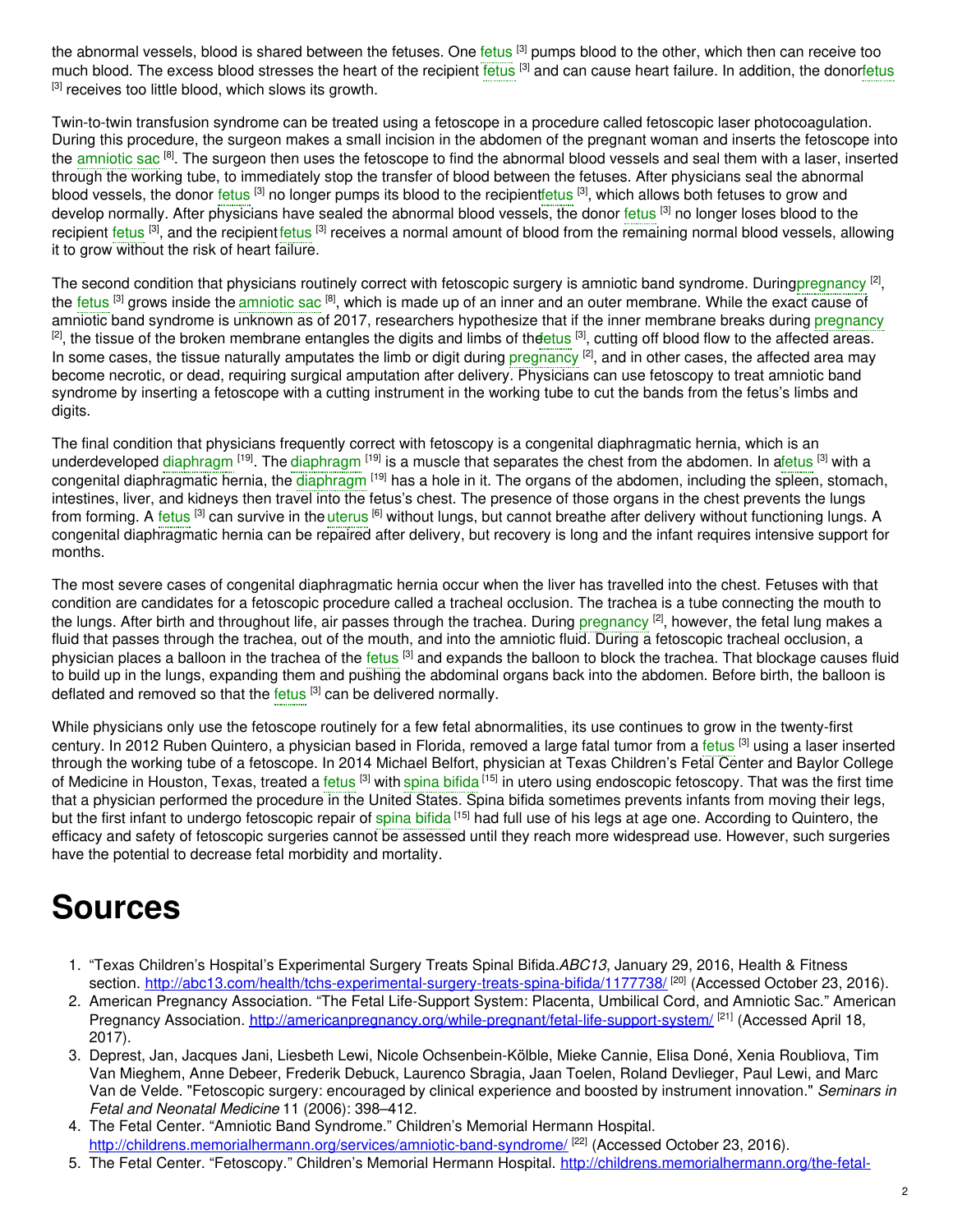center/fetoscopy/ [23] (Accessed October 23, 2016)

- 6. Maret, Stephen. *Introduction to Prenatal Psychology*. New Providence: Church Gate Books, 2009.
- 7. Murray, Peter. "Surgeons perform in utero surgery to successfully remove tumor fro[mfetus](https://embryo.asu.edu/search?text=fetus) [3] ." *Singularity Hub*, July 31 2012. <http://singularityhub.com/2012/07/31/surgeons-perform-in-utero-surgery-to-successfully-remove-tumor-from-fetus/> <sup>[24]</sup> (Accessed October 23, 2016).
- 8. Quintero, Rubén A, and Carlos Carreño. "Operative fetoscopy." In*Fetal Medicine: Basic Science and Clinical Practice*, eds. Charles H. Rodeck and Martin J. Whittle. London: Churchill Livingstone, 1999.
- 9. Slaman-Forsythe, Mary. "What is Twin to Twin Transfusion Syndrome?" *The Twin to Twin Transfusion Syndrome Foundation* [http://www.tttsfoundation.org/medical\\_professionals/what\\_is\\_ttts.php](http://www.tttsfoundation.org/medical_professionals/what_is_ttts.php) [25] (Accessed October 23, 2016).
- 10. Texas Children's Fetal Center. "Selective Fetoscopic Laser Photocoagulation (SFLP)" Texas Children's Hospital, 2016. [http://women.texaschildrens.org/program/texas-children's-fetal-center/fetoscopic-laser-photocoagulation-ttts](http://women.texaschildrens.org/program/texas-children%E2%80%99s-fetal-center/fetoscopic-laser-photocoagulation-ttts) <sup>[26]</sup> (Accessed October 23, 2016).
- 11. "Texas Children's Hospital Fetal Center performs first successful fetoscopic repair to treat [spina](https://embryo.asu.edu/search?text=spina%20bifida) bifida [15] in the United States." *PRNewswire*, September 4, 2014.http://www.prnewswire.com/news-releases/texas-childrens-hospital-fetal-center[performs-first-successful-fetoscopic-repair-to-treat-spina-bifida-in-the-united-states-274010471.html](http://www.prnewswire.com/news-releases/texas-childrens-hospital-fetal-center-performs-first-successful-fetoscopic-repair-to-treat-spina-bifida-in-the-united-states-274010471.html) [27] (Accessed October 23, 2016).
- 12. The Fetal Treatment Center. "Congenital Diaphragmatic Hernia." University of California, San Francisco, Benioff Children's Hospital. <https://fetus.ucsf.edu/cdh>.<sup>[28]</sup> (Accessed October 23, 2016).
- 13. Woo, Joseph. "A short history of amniocentesis, fetoscopy, and chorionic villus sampling." http://www.ob[ultrasound.net/amniocentesis.html](http://www.ob-ultrasound.net/amniocentesis.html) [29] (Accessed October 23, 2016).

Endoscopic fetoscopy is a minimally invasive surgical procedure performed during pregnancy that allows physicians to view the fetus in-utero. Physicians use endoscopic fetoscopy to evaluate, diagnose, and treat fetal abnormalities. Physicians use an endoscope, or a thin, flexible surgical device with a light attached to its end, to perform endoscopic fetoscopy procedures. In 1954, Björn Westin performed the first endoscopic fetoscopy in Sweden. Since Westin's initial development of the procedure, interest in endoscopic fetoscopy has grown throughout the early part of the twenty-first century. In addition, the use of endoscopy has expanded beyond fetal medicine and has been introduced to other fields of medicine such as general surgery. Endoscopic fetoscopy allows surgeons to diagnose and correct fetal abnormalities that would otherwise result in fetal death before delivery or in lifelong impairment if treatment were delayed until after delivery.

### **Subject**

[Endoscopy](https://embryo.asu.edu/library-congress-subject-headings/endoscopy) <sup>[30]</sup> [Fetoscopy](https://embryo.asu.edu/library-congress-subject-headings/fetoscopy) <sup>[31]</sup> Direct intrauterine [visualization](https://embryo.asu.edu/library-congress-subject-headings/direct-fetal-visualization) <sup>[32]</sup> Direct fetal visualization <sup>[33]</sup> Prenatal [diagnosis](https://embryo.asu.edu/library-congress-subject-headings/prenatal-diagnosis) <sup>[34]</sup> Tay-Sachs disease <sup>[35]</sup> [Duchenne](https://embryo.asu.edu/library-congress-subject-headings/duchenne-muscular-dystrophy) muscular dystrophy <sup>[36]</sup> [Spina](https://embryo.asu.edu/library-congress-subject-headings/spina-bifida) bifida <sup>[37]</sup> [Diaphragmatic](https://embryo.asu.edu/library-congress-subject-headings/tay-sachs-disease) hernia <sup>[38]</sup> [Fetoscopes](https://embryo.asu.edu/medical-subject-headings/fetoscopes) <sup>[39]</sup> [Fetoscopic](https://embryo.asu.edu/medical-subject-headings/fetoscopic-surgery) Surgery <sup>[40]</sup> [ENDOSCOPES](https://embryo.asu.edu/medical-subject-headings/endoscopes)<sup>[41]</sup>

**Topic**

[Technologies](https://embryo.asu.edu/topics/technologies) [42]

**Format**

[Articles](https://embryo.asu.edu/formats/articles) <sup>[43]</sup>

**Last Modified** Saturday, July 2, 2022 - 05:48

**DC Date**

2017-07-18

**DC Date Accessioned**

Tuesday, July 18, 2017 - 20:09

**DC Date Available** Tuesday, July 18, 2017 - 20:09

**DC Date Created** 2017-07-18

**DC Date Created Standard**

Tuesday, July 18, 2017 - 04:00

[Contact](https://embryo.asu.edu/contact) Us

© 2021 Arizona Board of Regents